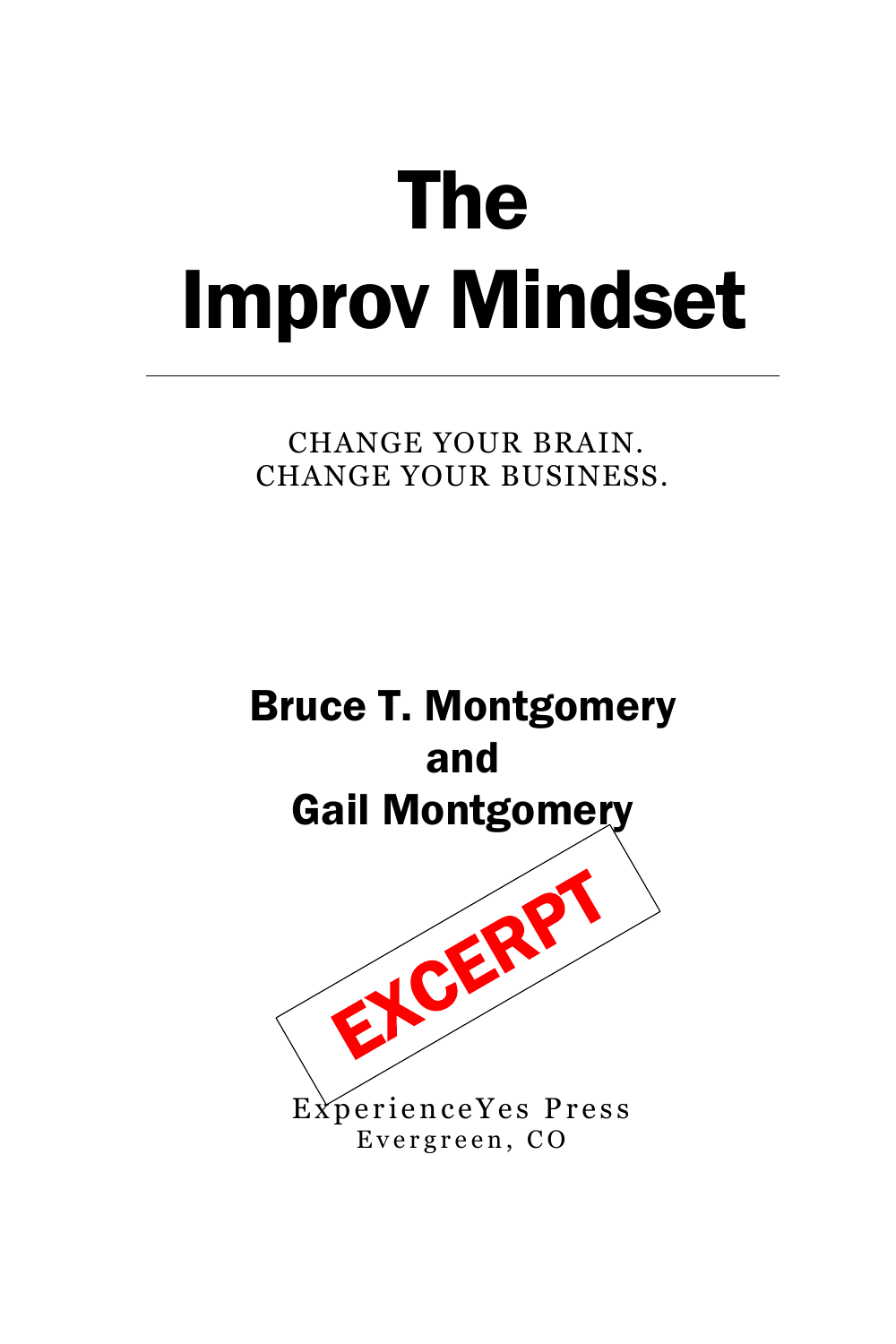Copyright © 2020 by Bruce T. Montgomery and Gail Montgomery

All rights reserved. No part of this publication may be reproduced, distributed or transmitted in any form or by any means, including photocopying, recording, or other electronic or mechanical methods, without the prior written permission of the publisher, except in the case of brief quotations embodied in critical reviews and certain other noncommercial uses permitted by copyright law. For permission requests, write to the publisher, addressed "Attention: Permissions Coordinator," at the address below.

ExperienceYes Press 6551 Arapahoe Drive Evergreen, CO 80439 [www.experienceyes.com](http://www.experienceyes.com/)

Book Layout: BookDesignTemplates.com Cover Design: Bruce & Gail Montgomery, inspired by Erin Wright (Asylum)

Ordering Information:

Quantity sales. Special discounts are available on quantity purchases by corporations, associations, and others. For details, contact the "Special Sales Department" at the address above.

The Improv Mindset / Montgomery & Montgomery. —1st ed. ISBN 978-0-578-63575-0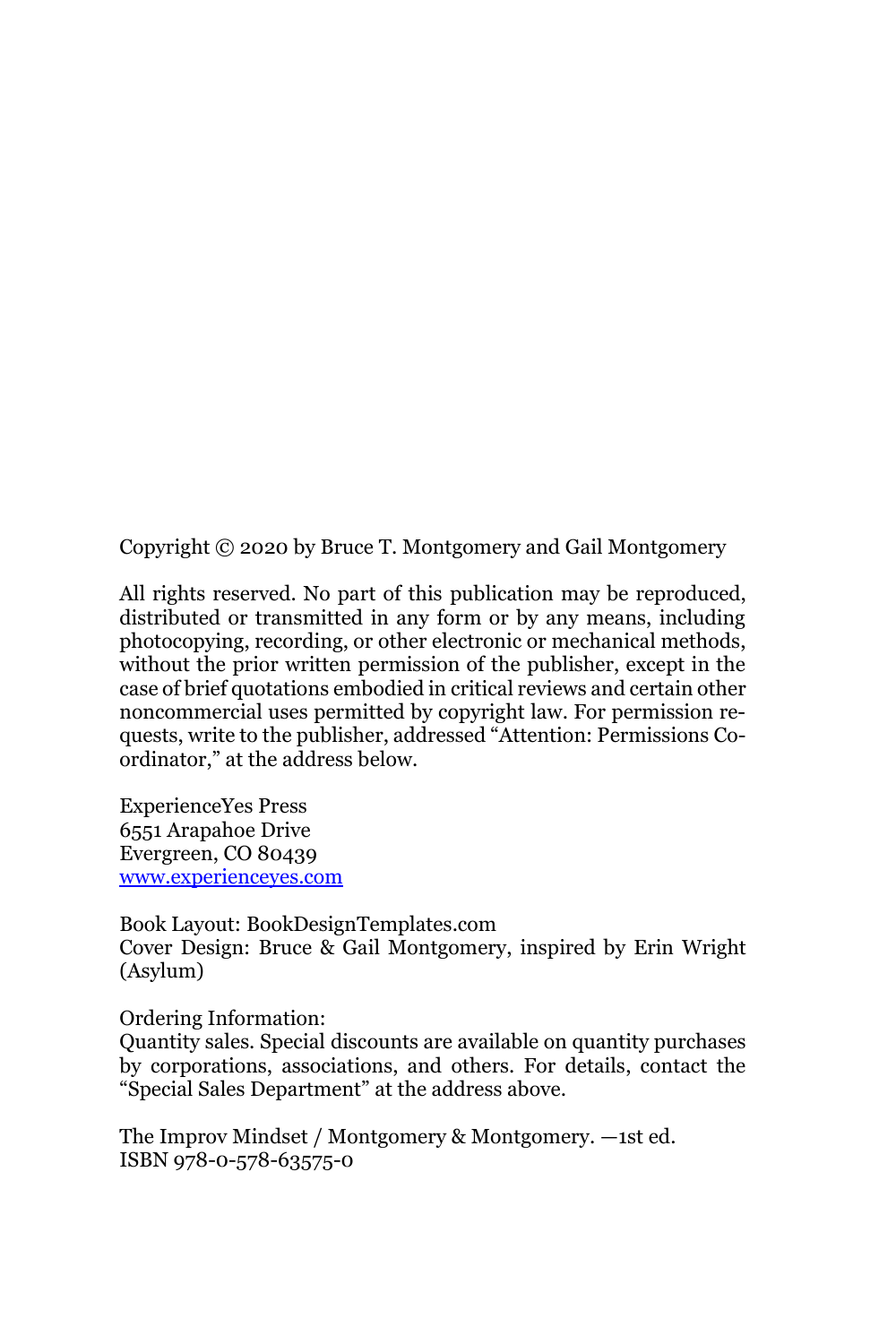# Section 1 Your Brain

*"Rabbit's clever," said Pooh thoughtfully. "Yes," said Piglet, "Rabbit's clever." "And he has Brain." "Yes," said Piglet, "Rabbit has Brain." There was a long silence. "I suppose," said Pooh, "that that's why he never understands anything."* 

*– A.A. Milne, Winnie-the-Pooh*

efore you read any further, do the following exercise. Pull out your cellphone timer or look at the clock and give yourself two minutes. Two minutes exactly. Ready? Now, flip to the next page [\(Figure 1\)](#page-3-0) and over the next two minutes think of as many different ways that you can use a paperclip as possible. Go. B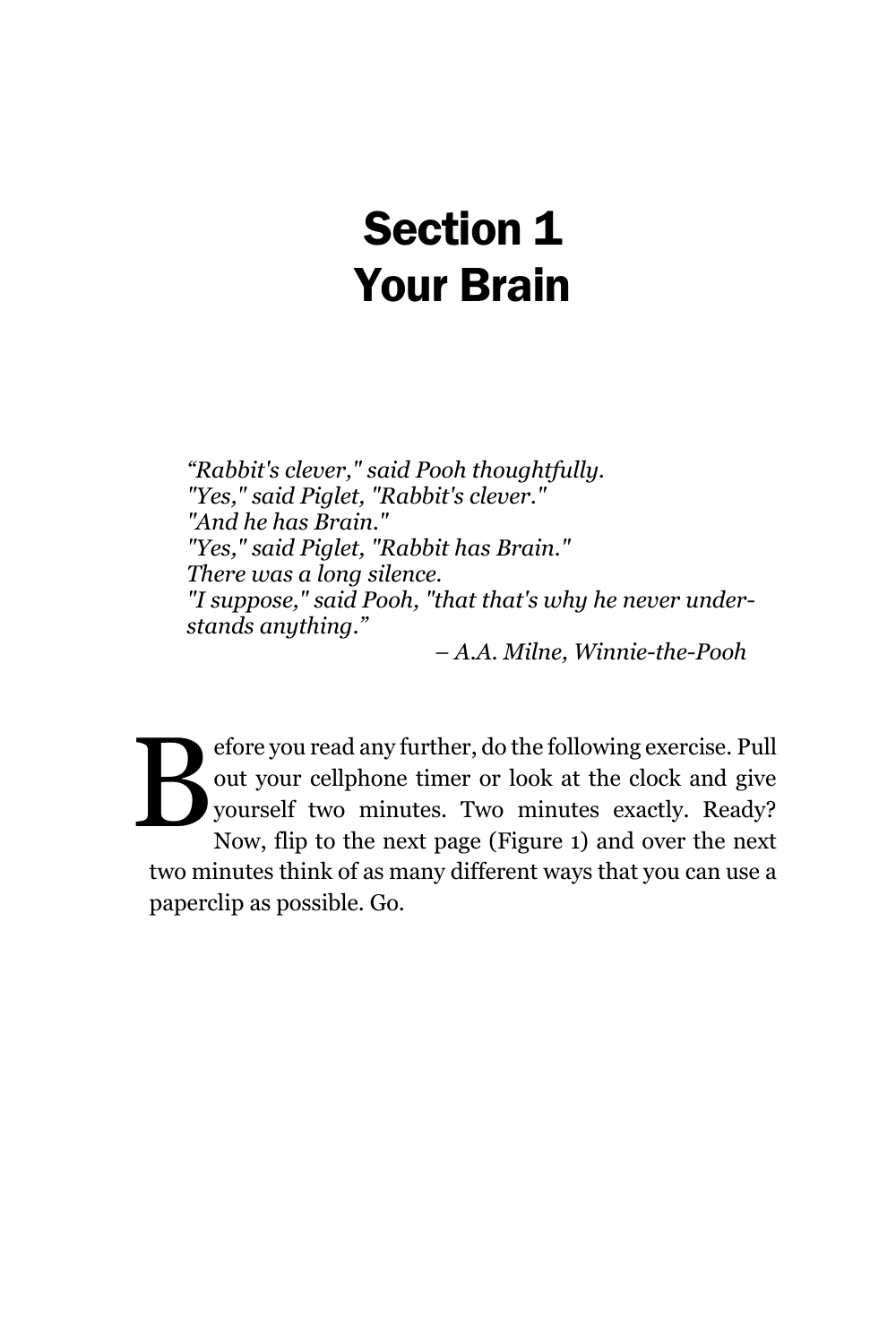| Different Ways to use a Paperclip |     |
|-----------------------------------|-----|
| 1)                                | 11) |
| 2)                                | 12) |
| 3)                                | 13) |
| 4)                                | 14) |
| 5)                                | 15) |
| 6)                                | 16) |
| 7)                                | 17) |
| 8)                                | 18) |
| 9)                                | 19) |
| 10)                               | 20) |

Figure 1: Paperclip Test

# Divergent Thinking

<span id="page-3-0"></span>Ever take a test like this before? It's called an alternate uses test (AUT), and it's a common tool for measuring your ability for divergent thinking.

What is *divergent thinking* you ask? How is it different from creativity?

We like Sir Ken Robinson's definition.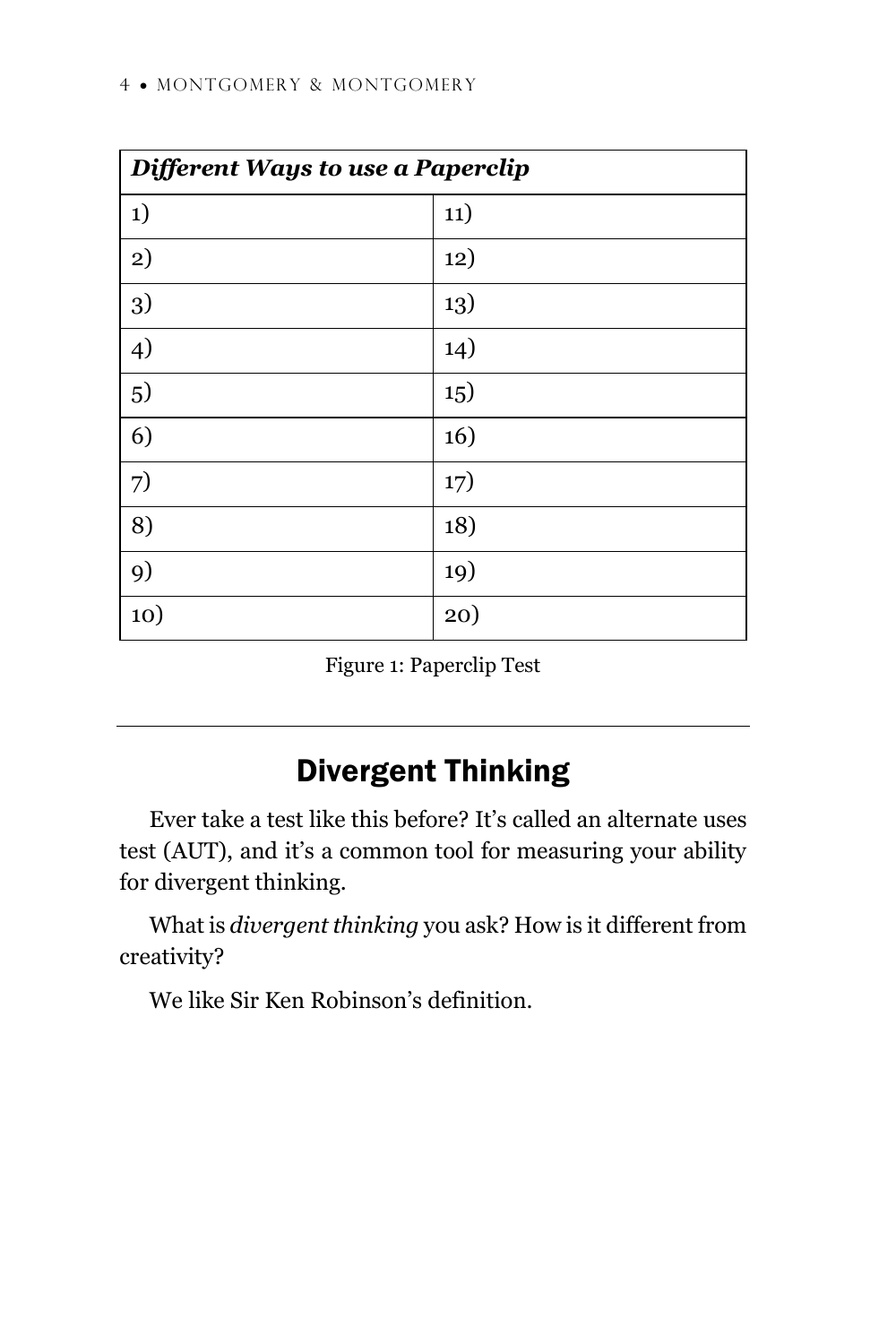*"Creativity is the process of having original ideas that have value. Divergent thinking isn't a synonym. It's an essential capacity for creativity. It's the ability to see lots of possible answers to a question. Lots of possibilities to interpreting a question."<sup>1</sup>*

With that in mind, how many ideas did you come up with? 5? 10? 30? Most people come up with around 10-15.

What if we told you that there was a study of a group of 1,600 people, and that 98% of that group scored at the genius level? What group of people do you think that would be?

#### The answer: *Kindergartners*

Why would Kindergartners be SO MUCH better at this test than you? The answer is quite simple: *they don't have the same boundaries that most of us do*.

Look at your list. Did you put down something like "to clip paper together?" Almost every one of our clients gives this answer. But why can't the paperclip be the staff used in The Raiders of the Lost Ark? Or a baseball bat that can knock the earth off its axis? Or a fighting stick for the world's smallest ninja?

If you change the size and material of the paperclip, and give your brain permission to let go of past restrictions you've placed on the object, there's a good chance that you could come up with many more ideas than just 10 or 15.

We don't do that, do we? We are limited by our experience. We know the paperclip to be a paperclip, and our knowledge of the object itself drastically limits our thinking. Kindergartners' brains, on the other hand, are WIDE open and can see no limitations.

<sup>&</sup>lt;sup>1</sup> (Robinson, 2010)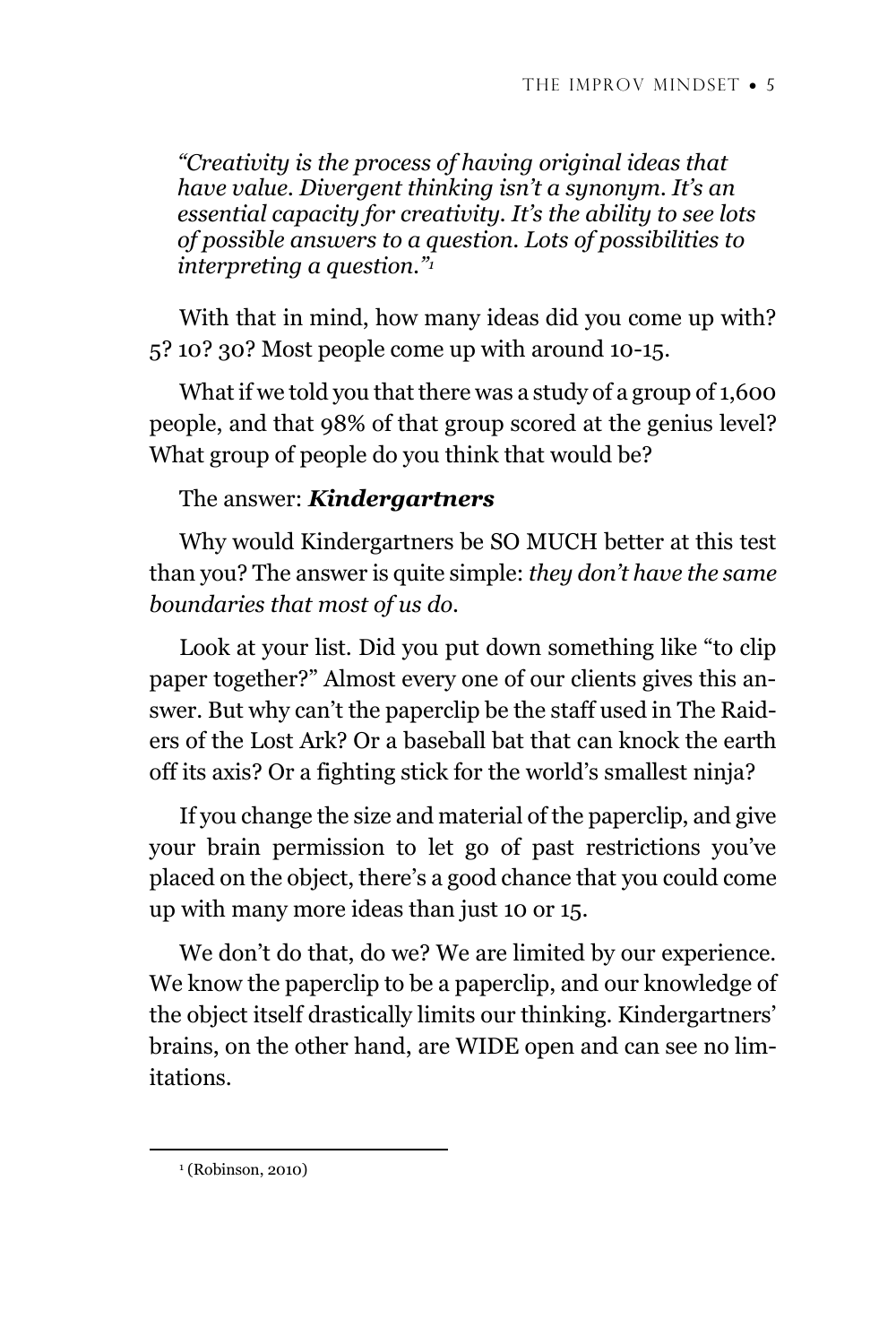The adult brain is exceptional at categorization. Life could be challenging if we didn't categorize objects and instead, had to relearn what an object did each time we saw it. And once categorized, it's as if our brain says, "A paperclip holds paper together, and it will do so until the end of time."

Clearly there is efficiency to this type of approach. The National Institutes of Health recently mapped the entire brain using functional magnetic resonance imaging (fMRI). They discovered that the brain is actually organized like a grid  $-$  a vast superhighway of millions of interconnected neurons containing seemingly endless bits of data. The brain's connections cross at right angles, like the weave in fabric.<sup>2</sup>

We assert that this categorization likely allows us to travel down that superhighway of right angles to access data more quickly. It's like a major city – You want to find meaning of the word "paperclip?" Your brain "pulls out the map," looks for "Objects," turns left at "Office Supplies," then takes a right at "Paper Holders," and finally reaches paperclips! Voila! The location for the definition of "paperclip!"

What happens when we need the paperclip to be something else? What happens when we want to re-categorize, or reimagine, that small piece of metal that holds paper together?

Let's talk about the Kindergartner study again. The researchers performed the study with the same group of 1,600 kids at different times in their development, starting in Kindergarten and following them to adulthood. As the Kindergartners progressed, the data presented some interesting results [\(Figure](#page-6-0)  [2\)](#page-6-0).

<sup>2</sup> (National Institute of Health, 2012)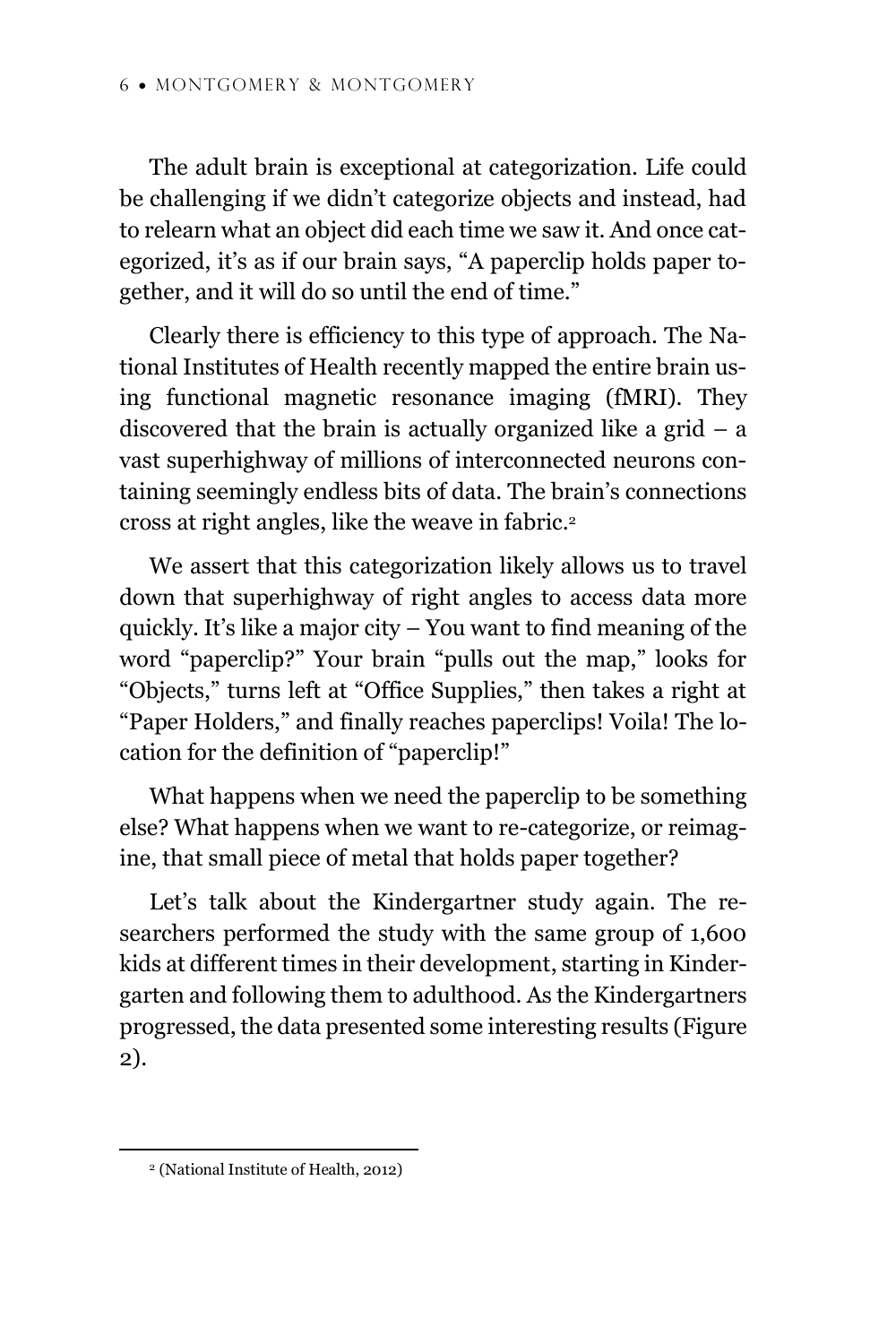

Figure 2: Divergent Thinking<sup>3</sup>

<span id="page-6-0"></span>You'll notice that divergent thinking has a very strong trend downward. Think about it – 98% of people tested could come up with genius-level numbers of ideas for a paperclip when they were in Kindergarten. At age 20, only 2% were geniuses. Two percent.

If, at a very basic level, innovation = new ideas, then this drastic drop in idea generation is deeply problematic. So, the question becomes: *What can we do to disrupt the rigid and natural order of our thinking so that we can come up with radical new ideas?*

<sup>3</sup> (Land & Jarman, 1992)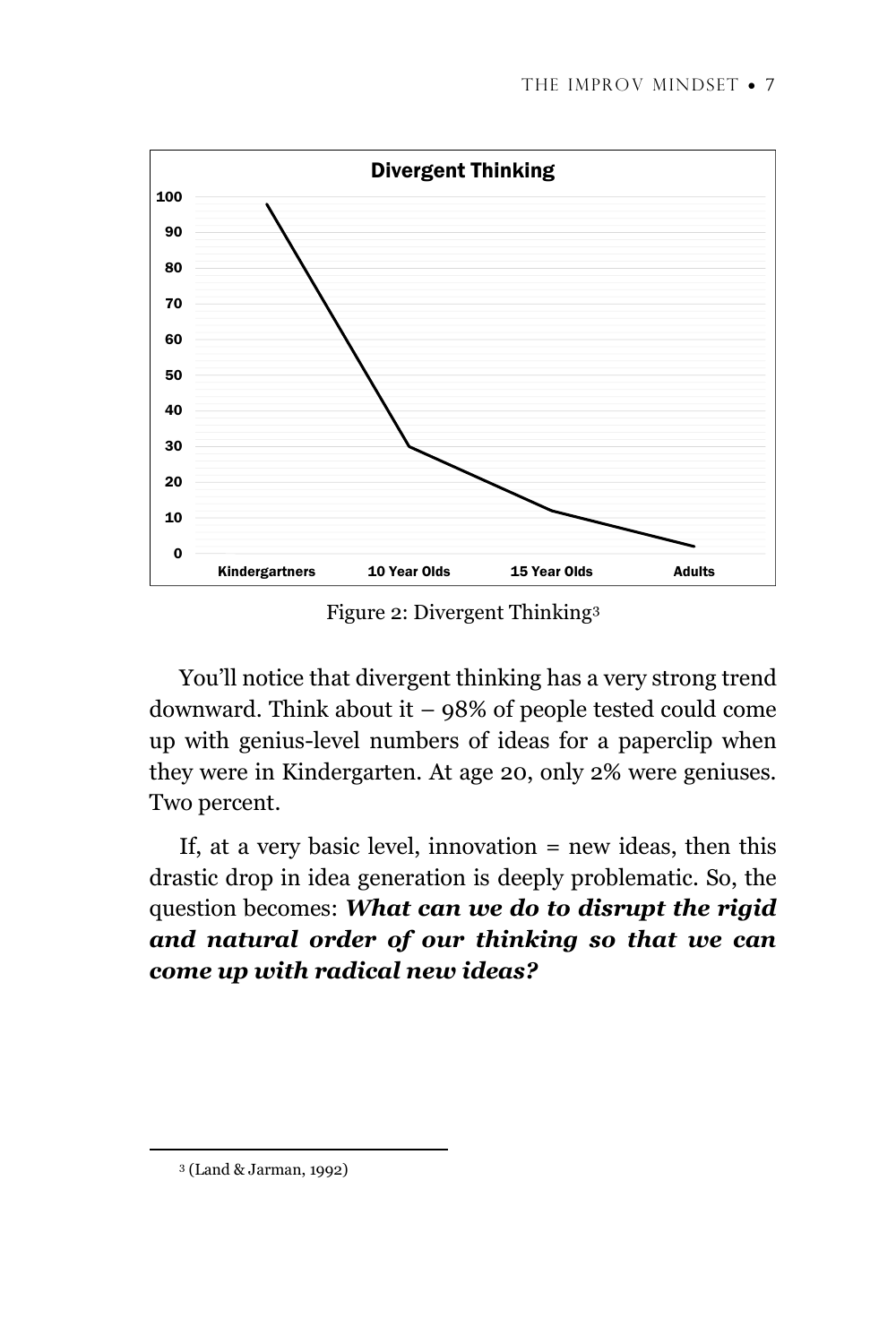### More Ideas = More Creativity

As we defined earlier, *creativity is the process of hav*ing original ideas that have value. Those ideas could be brand new to the world, or tweaks to things that already exist. The important thing is that we need to have a lot of them. The volume of ideas (your ability to keep coming up with ways to use a paperclip, for example) matter. Why?

In a study at MIT, the number of ideas generated was directly correlated with creativity. In the first part of the study, 84 participants (students, professionals, and improvisational comedians) were asked to identify innovative product ideas for a common item, such as a toaster. The participants had only 12 minutes to come up with as many ideas as they could. Ideas included things like optically recognizing burned toast, and a cardboard box solar-powered toaster. The researchers then enlisted a separate group of people to rate the product ideas on five metrics: Creative, Novel, Useful, Product Worthy, and Clear.

In the second part of the study, the same participants were asked to create as many punchlines as they could over 5 minutes to a caption-less New Yorker cartoon [\(Figure](#page-8-0) 3).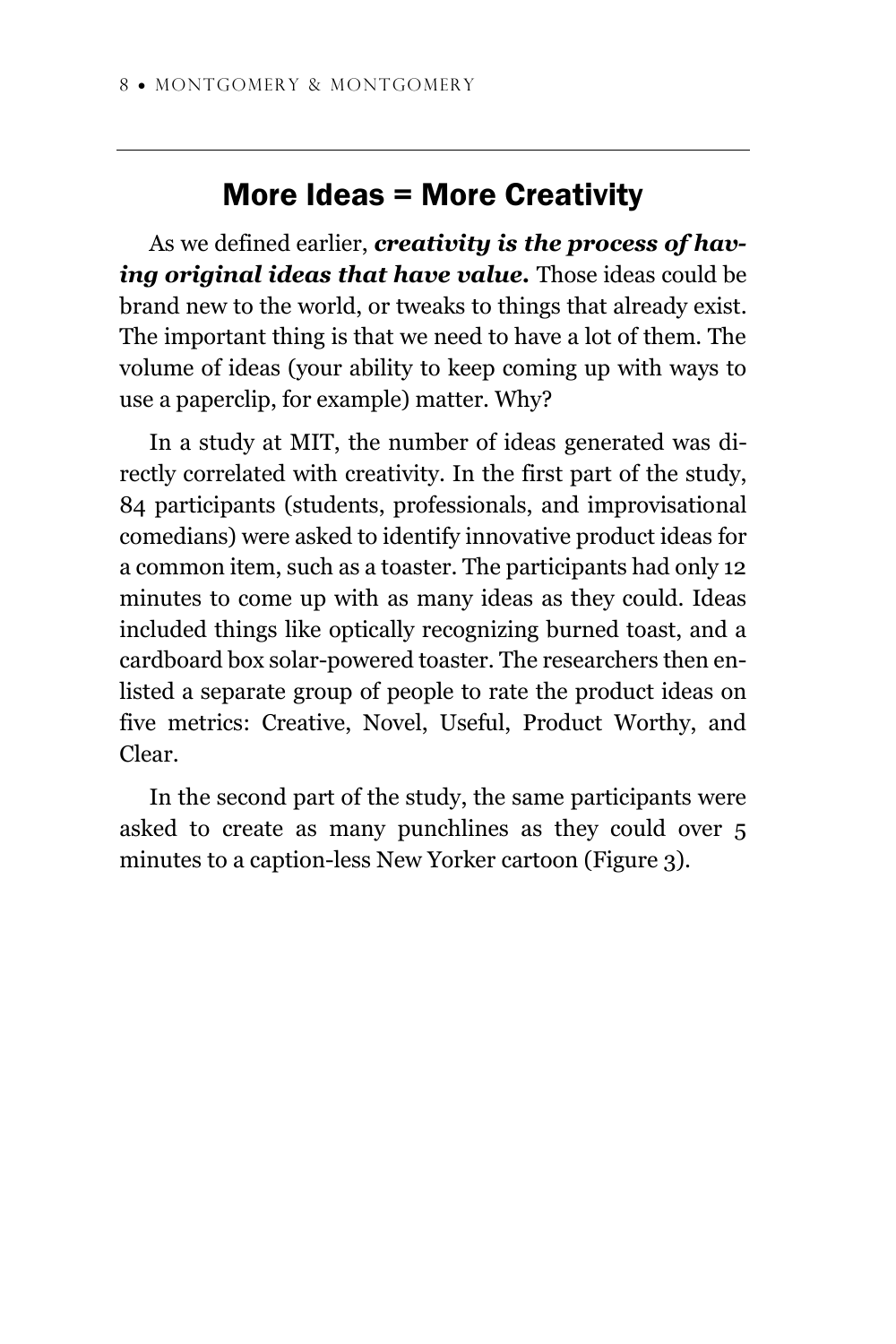

Figure 3: Sample New Yorker Cartoon

<span id="page-8-0"></span>Responses included:

- The company is underwater...and we called you.
- We're expecting the stock market to go to the toilet and may need you for assistance.
- Who you calling beekeeper?

A similar group was asked to rate the legitimacy and humor of the responses.

Researchers then analyzed the results of both tests. What they found was fascinating – the respondents who had *more ideas also had more creative ideas.* The researchers concluded that the ability to generate ideas quickly (the more ideas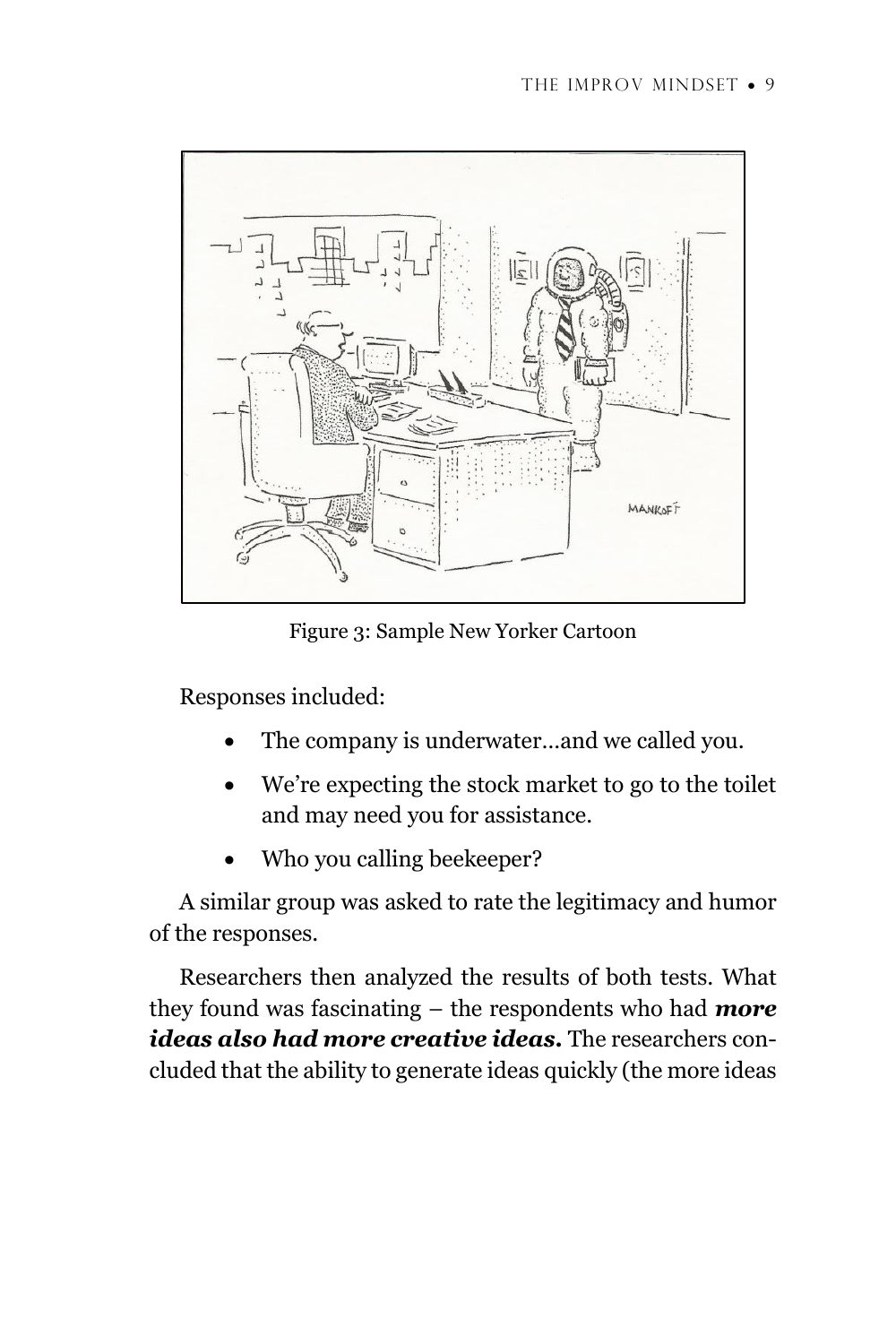you had within the given time period) was strongly correlated to the creativity of those ideas ( $r^2 = .82$ ).<sup>4</sup>

#### Or, put in another way, *the people who had more ideas, had more ideas of value.*

Problems are solved by coming up with ideas. Sometimes a solution is simple and elegant, other times it is overwhelmingly complicated, but it does the same thing: it solves a problem. So, it stands to reason that if we have a method for coming up with lots of ideas, then we are more likely to have an idea that will be good and useful – an idea that will actually "stick." Linus Pauling, the multiple Nobel prize-winning chemist, famously said, "The way to have a good idea is to have a lot of ideas."

Sounds simple, doesn't it? The challenge is that we get in the way of those ideas as we go from being Kindergartners to adults. We are so good at seeing things the way they ARE that we can't see them any other way. It's partly our makeup (how our brains are put together) and partly the way we learn. So, the goal needs to be finding a way to shift the path of our brain's connections so we can increase our flow of creativity.

We can look at this as a process [\(Figure 4\)](#page-10-0). If you practice improving your divergent thinking skills, we've found that you can increase your number of ideas. Increasing the number of ideas can then increase your chances of finding something of value.

<sup>4</sup> (Kudrowitz, 2010)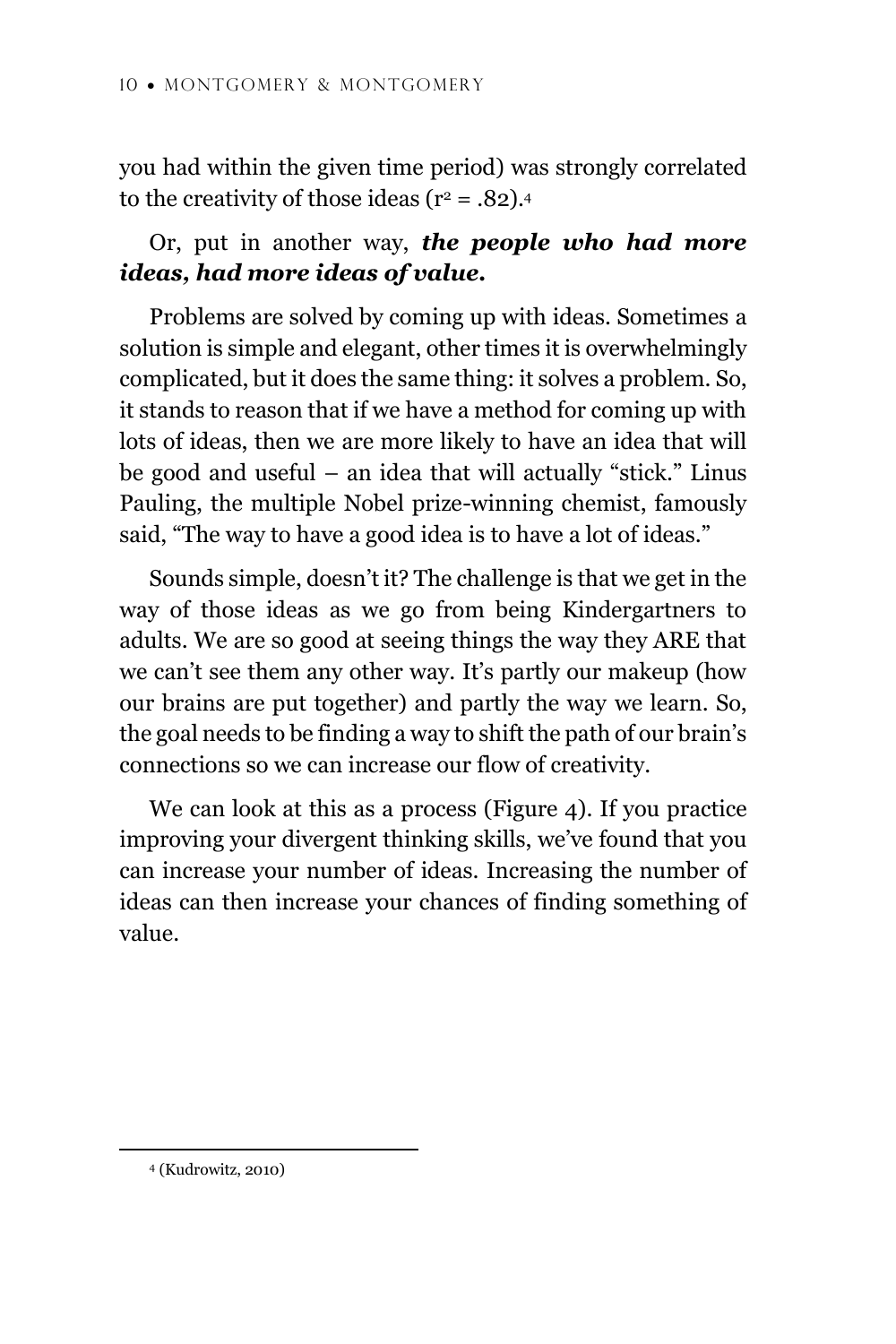

Figure 4: Divergent Thinking Process

<span id="page-10-0"></span>Where does The Improv Mindset sit in all of this?

To us, The Improv Mindset is *practical creativity*. It's the process of finding those ideas that have value, and then *applying them to your business*. We will return to innovation later in this book. For now, let's focus on creativity.

## Why Does Creativity Matter?

Now, you might at this point find yourself saying, "Great, I need to be more creative. But I can promise you there is nothing creative about what I do at work."

We hear this from our clients quite a bit. Along with, "Shouldn't we just be making money and letting the Marketing team be creative?"

Forrester Consulting, a research-based consulting company, performed a quantitative study exploring how creativity influences business performance. We have always had a suspicion that creative companies outperform their peers (look at Disney, Apple, IDEO), but no real data to back it up. Now we do. The study, entitled *The Creative Dividend*, surveyed senior management from numerous companies that crossed both industries and geographies. The results of the study were astonishing:

> • Companies that foster creativity achieve exceptional growth over their peers